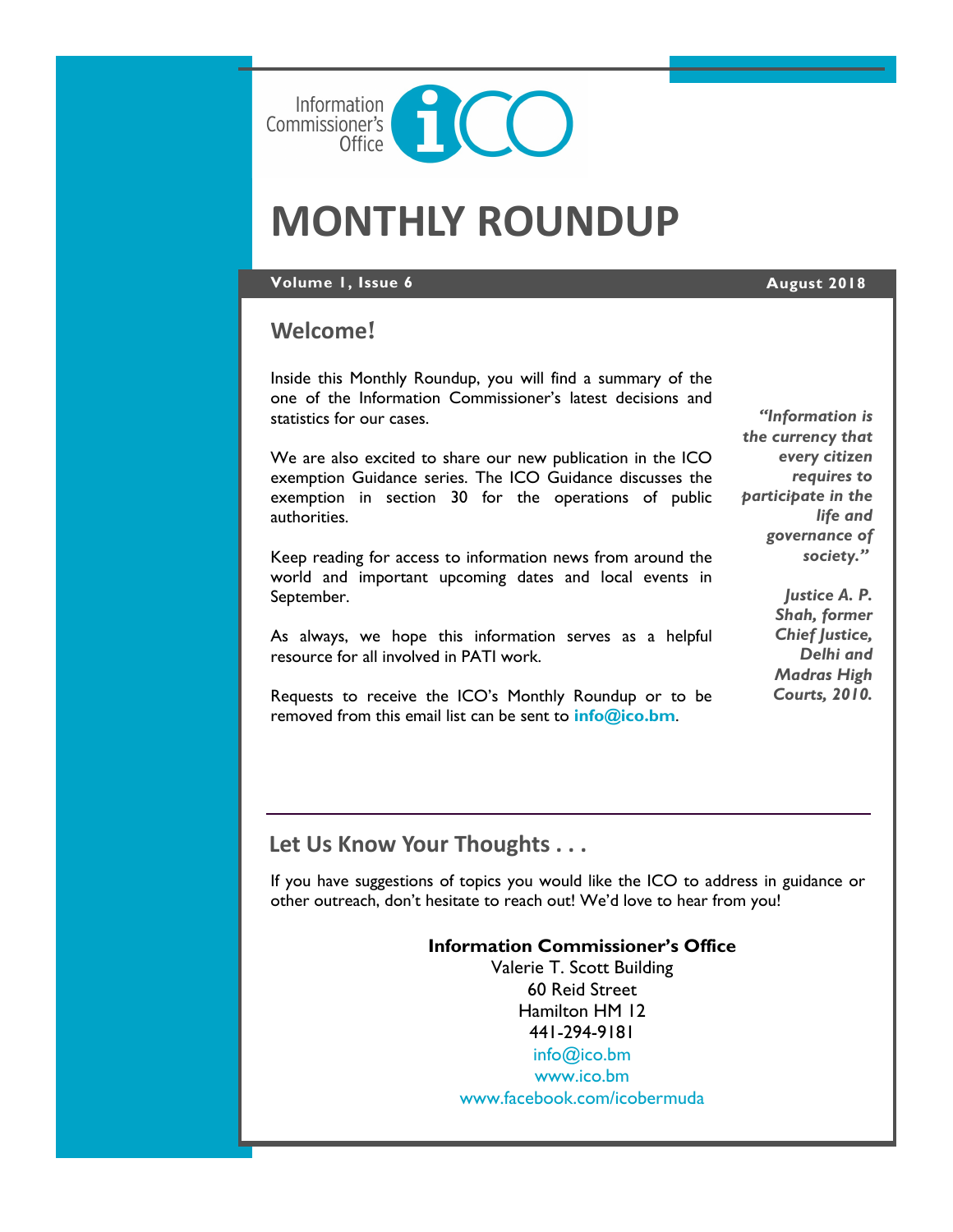#### **Decision Issued**

In August, the Commissioner issued one decision, closed an invalid case and published a July decision. Her decisions can be found at **[www.ico.bm](http://www.ico.bm)**. The decisions are important because they show how the Commissioner has interpreted provisions of the PATI Act. This can serve as guidance going forward. The Decision published in August is discussed below.

**When the Information Officer comes looking . . . open your door, and your file cabinet and your computer folders and your email!** The Information Commissioner discussed the importance of giving an Information Officer access to all relevant file locations in **[Decision 06/2018](https://docs.wixstatic.com/ugd/5803dc_23d725ad5dda42a6aaf09016f4343012.pdf)** [G](https://docs.wixstatic.com/ugd/5803dc_23d725ad5dda42a6aaf09016f4343012.pdf/ICOFS01S/Folder-Redirection$/gsgutierrez/Documents/Admin)overnment Department. The Applicant had made a PATI request for personnel records related to the Applicant's referral to Benedict Associates, the Department's employee assistance program provider. The Department provided access to some records and denied access to others. In **[Decision 06/2018](https://docs.wixstatic.com/ugd/5803dc_23d725ad5dda42a6aaf09016f4343012.pdf/ICOFS01S/Folder-Redirection$/gsgutierrez/Documents/Admin)**, the Information Commissioner found that the Department correctly understood what the Applicant was asking for and also correctly identified all of the potential locations of records. The Department only searched some of the locations, though.

The Information Commissioner shared the Applicant's concern that this was because individuals within the Department may not have provided the Information Officer with access to all of the relevant record locations. As a result, the Information Commissioner found that the Department did not conduct a reasonable search. She ordered the Department to redo its search and process any newly located records.

**[Decision 06/2018](https://docs.wixstatic.com/ugd/5803dc_23d725ad5dda42a6aaf09016f4343012.pdf)** reminds all employees and members of public authorities that they need to cooperate with the Information Officer's search for records. It's required by the PATI Act!

Total Applications: 80

Pending Investigations: 32

Pending Validation: 5

**ICO Statistics as of 31 August 2018**

Decisions: 17

Resolved: 9

Invalid: 13

Abandoned: 4

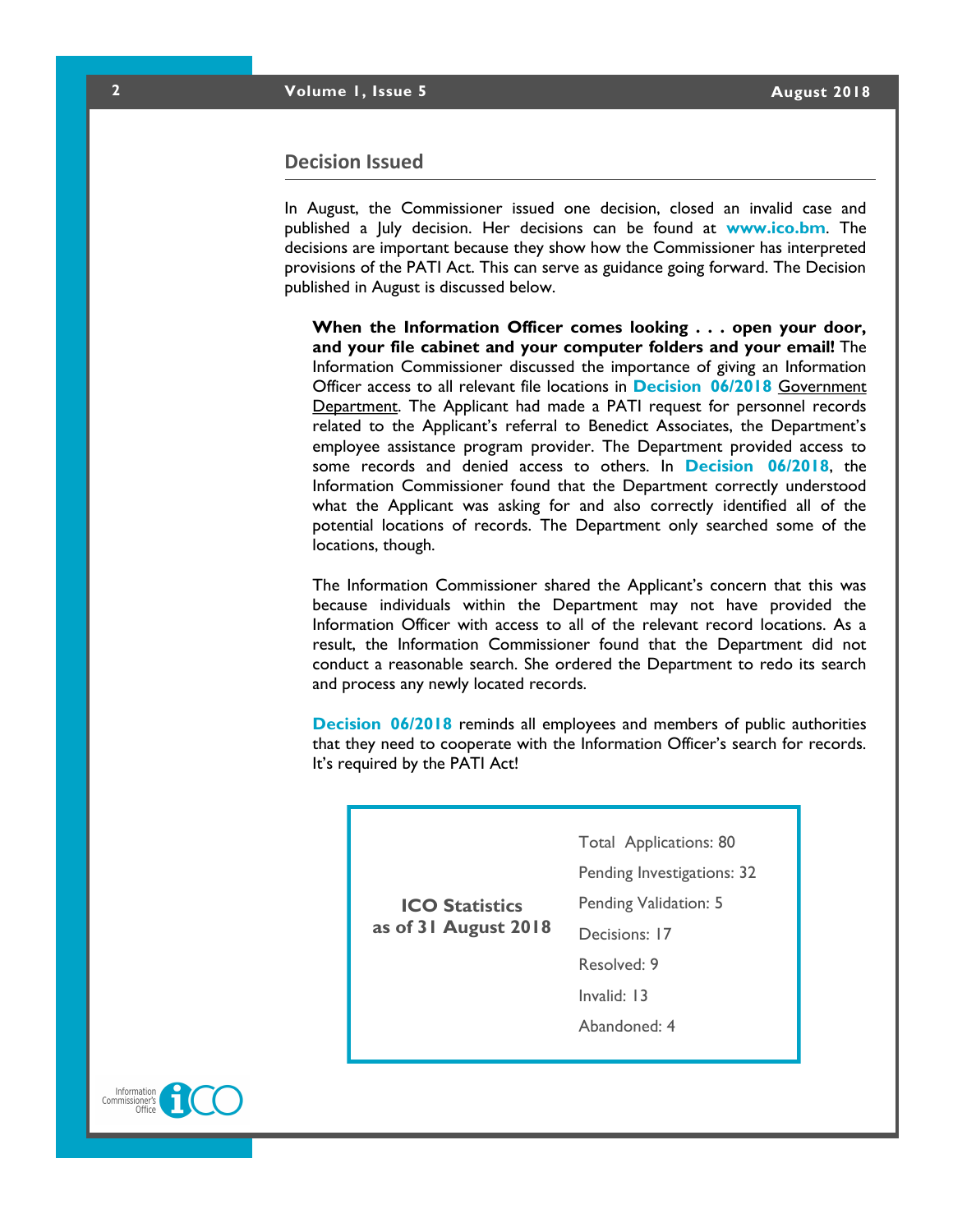# **New ICO Guidance published : Operations of Public Authorities Exemptions**

The ICO Guidance series on exemptions and key provisions of the PATI Act can assist public authorities' understanding of how to apply the provisions of the Act. This month, the ICO published its **[ICO Guidance: Operations of public authorities \(section 30\)](https://docs.wixstatic.com/ugd/5803dc_58b7456f0eeb45c1a5ffd63962b763ba.pdf/ICOFS01S/Folder-Redirection$/gsgutierrez/Documents/Admin)**.



Section 30(1) of the PATI Act contains three different exemptions from the right to access records. Each of these applies when disclosure of a record (or part of a record) would have a specific harmful impact upon the operations of a public authority. A record may be withheld only if its disclosure could reasonably be expected to:

i. prejudice the effectiveness of tests, examinations, investigations, inquiries or audits by or on behalf of the public authority, or the procedures or methods used to conduct them (section  $30(1)(a)$ ); or

ii. have a significant, adverse effect on the public authority's performance of its management functions (section 30(1)(b)); or

iii. disclose positions taken (or to be taken) or plans, procedures, criteria or instructions used or followed (or to be used or followed) for the purpose of ongoing negotiations by or on behalf of the Government or a public authority (section  $30(1)(c)$ ).

The ICO Guidance series is available on our **[website](https://www.ico.bm/exemptions-key-provision-guidances)**.

# **Access to Public Information Around the World**

*[Publicly owned firms should 'face greater scrutiny](https://www.bbc.co.uk/news/world-europe-jersey-45331849)***'**, BBC News, 30 August 2018 – The Island of Jersey agreed in November 2014 to extend the Jersey Freedom of Information law to cover publicly owned companies but has yet to make this change. The government is facing pressure to implement the change. The UK and Isle of Man Freedom of Information Laws both cover government, council and crown companies.

*[Progress on the right to information around the world](https://www.article19.org/resources/infographic-progress-on-the-right-to-information-around-the-world/)* – Article 19 has created a infographic that shows in glance the status of the right to information around the world. Bermuda joins 117 countries that have adopted comprehensive right to information laws.

*[Iran: Access to information law provides important tool for environmental activists](https://www.article19.org/resources/iran-access-to-information-law-provides-important-tool-for-environmental-activists/)*, Article 19 – Access to information rights have proven to be crucial for Iran's scientists, journalists and activists challenging that country's mounting environmental problems. Discover how these individuals and groups are using access to information laws to learn about waste disposal projects, environmental impact assessments of dam projects, and medical Information data.